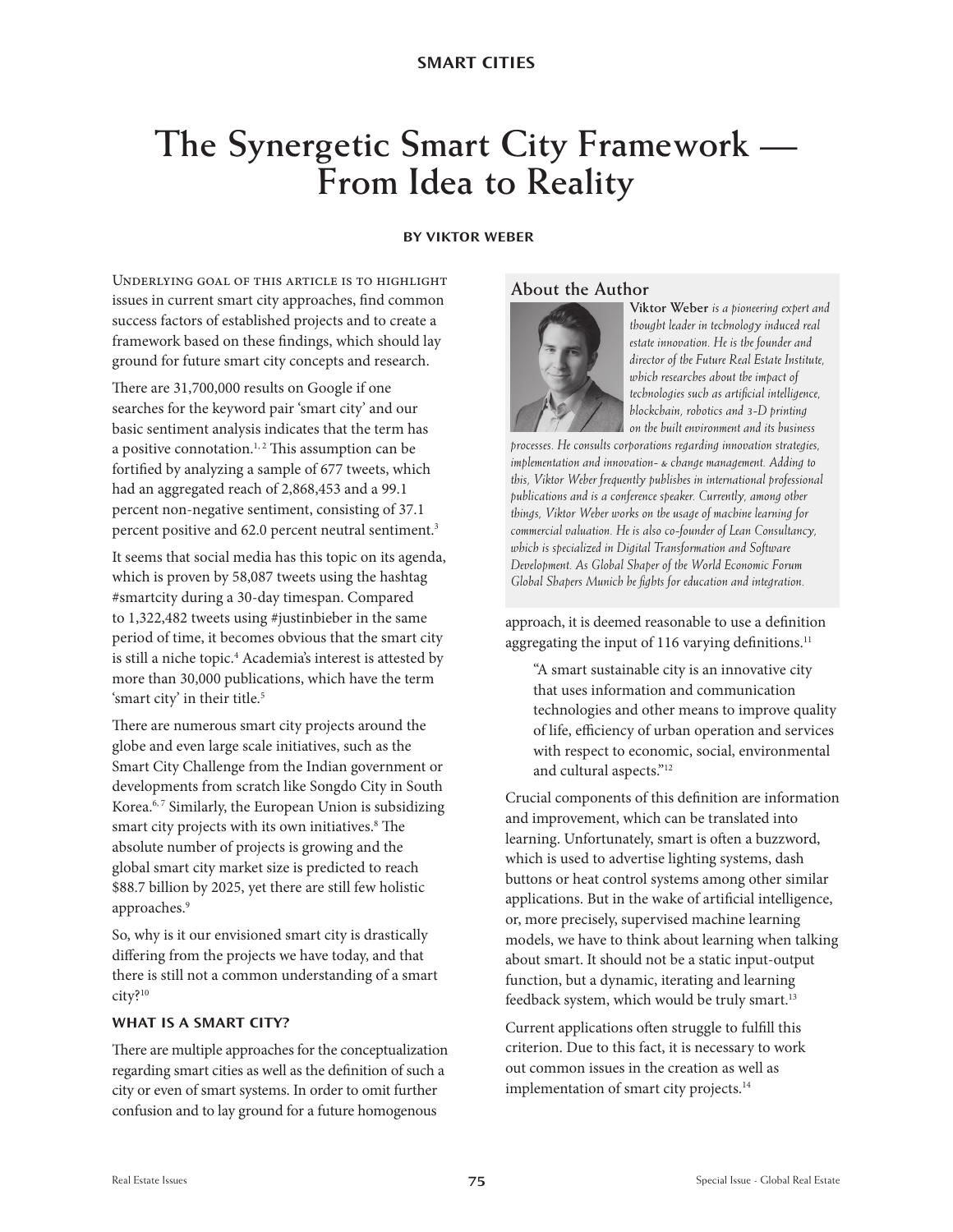#### **SMART CITY CHALLENGES & ISSUES**

Projects like Masdar City or Songdo City have been developed in a top-down approach which led to acceptance issues.15 These acceptance issues could be traced back to a lack of transparency, communication and singular control by one entity.16

Another challenge for a smart city concept is the adequate usage of data.17 Due to the massive amount of theoretically available data, its diversity and constant creation within a city, the criteria for big data are often fulfilled, which adds complexity.<sup>18,19</sup> Hence, there are multiple issues related to data, which consist of security, data quality, quantity and scalable processing or the creation of learning systems.20 Privacy is an issue which severely impacts the acceptance and perception of citizens regarding a smart city project, which makes it a critical balancing  $act.<sup>21</sup>$ 

The complexity is ever more increased by the financial costs, cross-department communication within cities, the creation of flat hierarchies, technological understanding, measurability of key performance indicators and the need for viable business models underlying each project.<sup>22</sup>

Thus, the following core issues for a smart city project were identified:

- (Big-) Data
- Top-Down Approach
- Focus on Technology
- High Up-Front Investment
- Lack of Citizen Engagement
- Lack of Benefit Measurability

In order to improve future smart city projects, it was deemed reasonable to conceptualise a framework with transparent steps that can counter some of the addressed problems and could potentially lead to more citizen engagement as well as a higher acceptance rate.

#### **THE SYNERGETIC SMART CITY FRAMEWORK**

Based on findings from academic as well as practical literature, the Future Real Estate Institute has conceptualized a preliminary framework for the planning as well as implementation of a smart city concept for already existing cities, which shall pose as a basis for discussion and future research.

The framework was broken down into ideation, research, planning, implementation and measuring (see Figure 1). Adding to this, a dynamic communication — feedback — loop was included in every phase, which should increase citizen engagement, transparency, understanding and longterm acceptance.<sup>23</sup>

The Synergetic Smart City Framework is inspired by the theories of design thinking and the lean startup, which translates into an extended preimplementation phase and the continuous incorporation of feedback.<sup>24, 25, 26</sup>

#### **PHASE 1 — IDEATION**

The ideation phase is initiating a smart city project and is the only part of the Synergetic Smart City Framework that is not fully transparent, since the communication — feedback — loop is restricted to impulse — provider and governmental entity.

#### **Step 1 — Impulse**

The first step of the Synergetic Smart City Framework



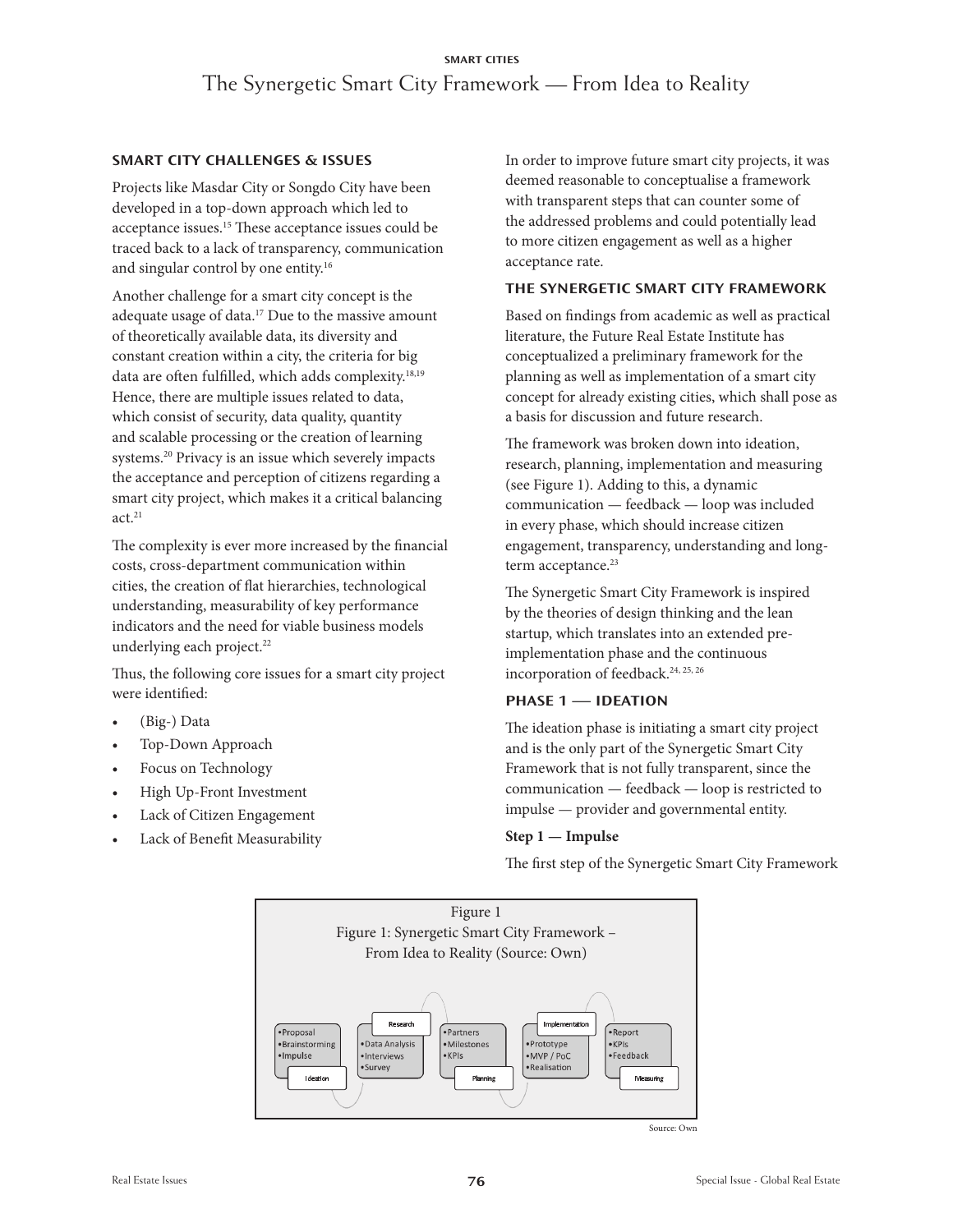is the impulse, which has to come either from a governmental entity or an external impulse-provider, such as academia, a startup, a corporation, the civic society or an individual.

#### **Step 2 — Brainstorming**

Similar to a design thinking process, it is advised that the impulse-provider brainstorms together with governmental decision makers about the potential outlines, goals, resources and already existing projects, which would impact the smart city project.<sup>27, 28</sup> Already existing ideas from the impulse-provider should be presented and analyzed according to feasibility and practicability.

In this step, current problems and future challenges have to be assessed provisorily, in order to formulate an adequate proposal.

## **Step 3 — Proposal**

Depending on the legislation, a smart city project has to be tendered or funding has to be secured, which makes an initial proposal necessary.<sup>29</sup> The city's government has to make this step on its own and lay ground for a smart city project by asking for funding or directly issuing a call for proposals.

It should be communicated that any partner has to act according to the Synergetic Smart City Framework, which could ensure transparency and citizen engagement.

After the tender, one individual (entity) should take the lead for the next phase 'Research & Analysis.'

## **PHASE 2 — RESEARCH & ANALYSIS**

In order to increase granularity, a mixed-method approach is recommended, which can help understand already identified issues, reveal upcoming challenges, stakeholder sentiment and foster ideas for a holistic concept.30 Preliminary research objectives should be defined, which would translate into the research's scale. Among the research objectives should be to understand what the current 'pains' of the inhabitants are, how they perceive their city, what they understand of a smart city and what they wish for their city's future.

The entire raw data, as well as findings, should be made accessible in an open data platform, which could positively affect acceptance and increase transparency, while providing researchers or interested individuals with appropriate data-sets for their own research.<sup>31</sup>

#### **Step 4 — Data Analysis**

Before commencing the first interviews, a systematic literature review of academic as well as practical publications should be conducted in order to inform the question guide for the interview and the survey.32, 33 The acquisition of large amounts of relevant textual data could be enhanced by the usage of a web scraping tool, working through relevant databases.34

In order to accelerate the process and increase granularity, it might be advised, dependent on the research goals and resources, to automate text analytics, using natural language processing artificial intelligence.<sup>35</sup>

## **Step 5 — Interviews**

As part of a qualitative, grounded theory approach it is advised to conduct semi-structured, one-to-one, indepth expert informant interviews.<sup>36</sup>

The interviews should be conducted with samples of all city stakeholders, which we divide into permanent inhabitants, temporarily inhabitants (commuters, tourists, refugees), employees of the city administration and public utilities, academia, corporations, startup entrepreneurs, politicians and non-governmental organizations. Yet, the sample size and level of saturation is dependent on the scale of the project.

## **Step 6 — Survey & Report**

Based on the findings from data analysis, as well as interviews, a survey should be designed. Depending on the project's scale and previous findings, it could be adequate to use Likert scales as well as open-ended questions.37 The survey should be conducted online as well as offline with a similarly distributed sample as in Step 5, yet with a larger sample size.

The findings should be aggregated and presented in a report and the raw data shared in an open access database similar to databases of New York City or Chicago.<sup>38, 39</sup>

## **PHASE 3 — PLANNING**

Based on the research, objectives should be formulated and transparently communicated. We propose an open approach, which would share the planning process in real time with the city's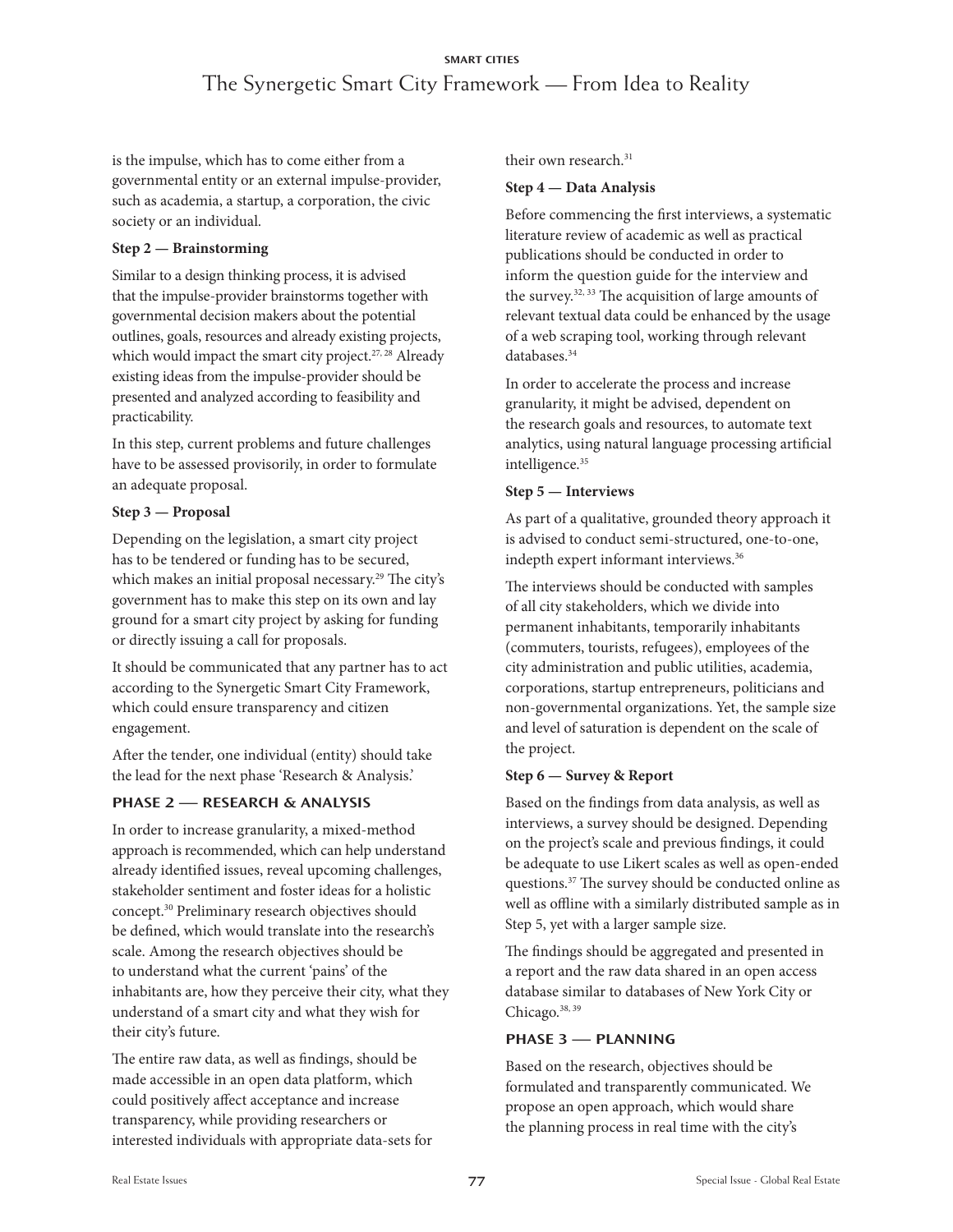inhabitants via the city's website and/or app, which should also aggregate all other services in one application. Using such a transparent approach, citizens could directly comment on the planning process or vote for/down certain proposals, which could accelerate the process, foster engagement, reduce resentments and increase understanding.<sup>40</sup>

#### **Step 7 — Key Performance Indicators (KPIs)**

KPIs have to be set according to the varying objectives, yet could also be adopted from standards such as ISO 37120:2014 or based on the Gross Social Feel-Good index as proposed by Hara et al (2016).41, 42 Adding to result oriented KPIs, as with the previously mentioned metrics, it is important to measure the interest, engagement, sentiment and acceptance during the entire ideation, planning and implementation process, which requires a different, individual set of KPIs.

#### **Step 8 — Milestones**

Each objective has to be broken down into feasible milestones, which can be measured and calculated. The sentiment measurements during the planning process indicate how to break down the long-term objective. Thereby, the project would not overwhelm the city's stakeholders, but allow time for adaptation, trials and constructive feedback.

## **Step 9 — Partnerships**

Concomitant, it is vital to build strong partnerships between the city's stakeholders and to find suitable external partners that are capable of realizing the project's milestones.<sup>43</sup> Depending on the legislation, calls for offers and a bid process could be required, similar to Step 3.

#### **PHASE 4 — IMPLEMENTATION**

The first significant milestone should be the creation of a centralized communication tool about the smart city project. This should be a website, which includes the city's previous web-services, an open innovation tool where citizen can post their ideas and vote, an open data library and our proposed open planning tool.<sup>44</sup>

## **Step 10 — Prototyping**

Since one critical issue of smart city projects is cost, it is recommended to include a prototyping stage into the implementation phase.45 A prototype could be digital mock-up, a presentation, demo-video or a virtual reality experience, which would foster

feedback, test for feasibility and create a first proof of concept.

Depending on virtual reality solutions availability, adequate data, intelligent simulation models and budget, the various milestones of the holistic concept could be tested within a virtual reality environment.<sup>46</sup>

## **Step 11 — Minimum Viable Product & Proof of Concept**

A minimum viable product (MVP) could be the basic implementation of a first milestone for a partial plan that should produce real-life data on usage, interaction and create a proof of concept.<sup>47</sup>

In case of the smart city project website, the MVP could be the open planning tool, which could be added to the regular website with basic functionalities and advertised in the local media in order to measure interest and engagement.

Test results should be measured and shared with the public, which would enhance the learning curve of other smart city projects as well as the quality of academic research.<sup>48</sup>

## **Step 12 — Realization & Scaling**

If the proof of concept was positive and the generated feedback analyzed, the scaling stage within the implementation phase should commence. Scaling should be based on inhabitants' preferences, which could be expressed in a voting process. This would increase acceptance, since it is evident that large parts of society do not have a clear vision regarding a smart city and see technological penetration in a city skeptically.49

The realization of milestones is always dependent on generated data and feedback, which might make it necessary to go back to previous phases/steps of the Synergetic Smart City Framework.

## **PHASE 5 — MEASUREMENT**

Measurement should include e-service analytics, sensory data from connected devices, analysis of feedback, relevant city data from the socio–and ecosphere as well as economic data. 50, 51, 52 It is vital to measure sentiment of the city's inhabitants in order to see if there are issues arising which could then be addressed.<sup>53</sup>

Due to the fact, that the communication — feedback — loop is part of every step, measurement in Phase 5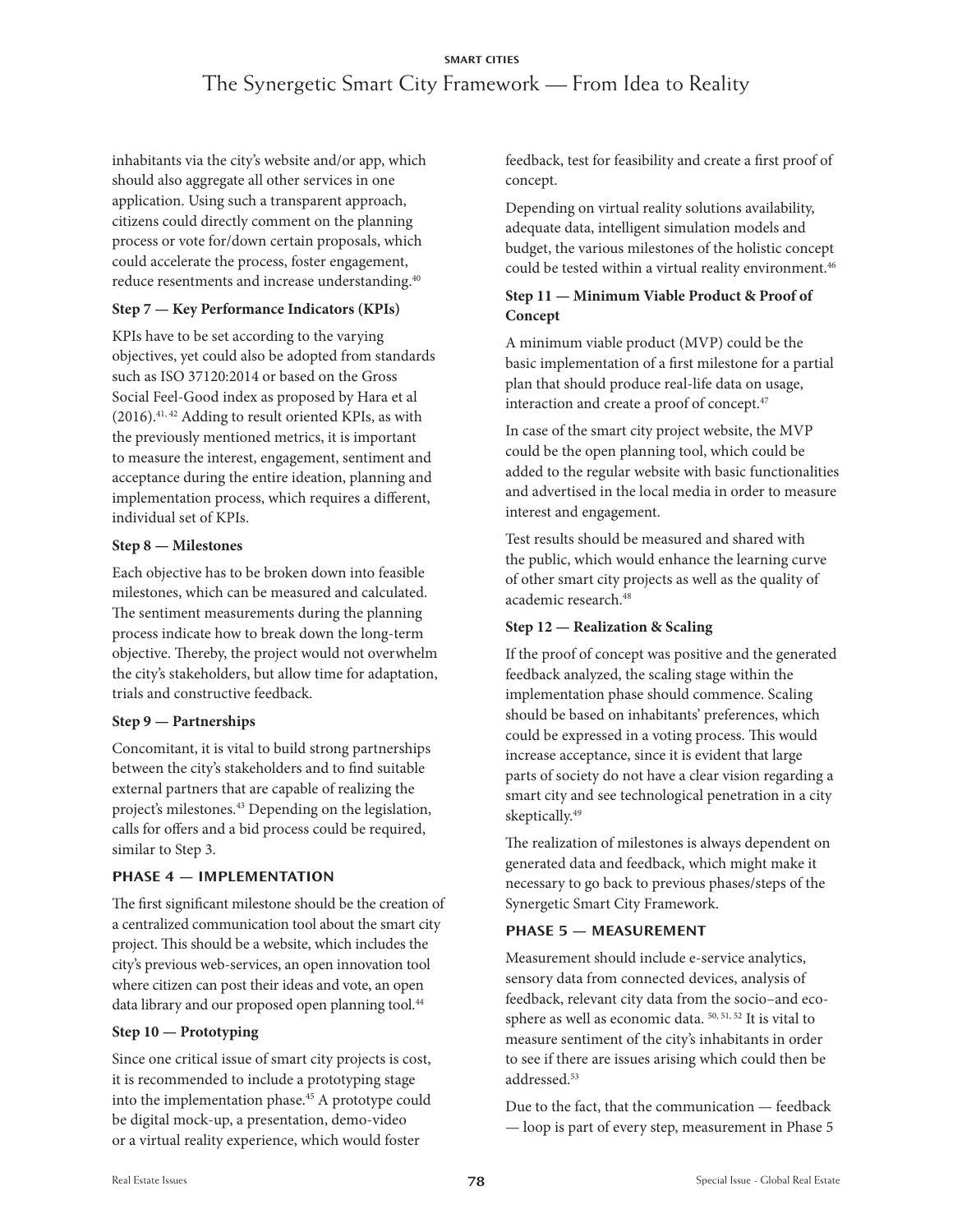rather describes the final results after a long period of iteration and multiple learning cycles.

#### **Step 13 — Key Performance Indicators**

Measurability of key performance indicators and comparability against other projects are an important aspect of constructive feedback and learning, which is why it is advised to incorporate a standardized documentation, tracking and measuring system. Adding to individually designed metrics, it seems reasonable to use the standardized 'Indicators for City Services and Quality of Life' — ISO 37120:2014, which enhances comparability between cities and smart city projects.54 These ISO standards help to quantify, in a standardized manner, parameters addressing the economy, education, telecommunication and governance as well as other major components influencing the quality of life and sustainability in a city. Step 13 can be seen as a more diligent, in-depth analysis, compared to the constant measurements as described in Step 7.

#### **Step 14 — Feedback**

Even though the Synergetic Smart City Framework uses feedback at every step, a concluding feedback phase should be included in order to aggregate and analyze the entire project laying ground for future projects and knowledge-creation.

#### **Step 15 — Report**

Crucial for the process is to summarize the data, findings, feedback and results, which should be communicated in an understandable report. The city's stakeholder should be able to comprehend what the project has done for them by elaborating the cost vs. profit structure as well as non-monetary benefits.

Each report should be written as a case study in order to enhance learning for future smart city projects.

## **CONCLUSION & RECOMMENDATION**

Cities are complex systems, which make an implementation process of a new concept highly complicated and its success likelihood dependent on multiple parameters, which are not fully understood.55, 56 Yet there are certain known covariates such as stakeholder involvement, resource availability, implementation in a holistic approach, transparency, usage of data and strong partners, which is why the Synergetic Smart City Framework has aimed to incorporate each known success factor into the

#### concept.57, 58

By including a large scale research phase with input from all stakeholders, the framework helps to avoid a mere focus on technology, since the ideas, wishes and thoughts of all stakeholders are heard, which will help to increase the acceptance of the project.

Issues such as low citizen involvement and low acceptance could be avoided by extensive feedback from city stakeholders at every step of the Synergetic Smart City Framework.

The reporting phase, combined with the aggregated data from each feedback step, lays ground for data mining, which can help to create inferences for future models and smart city concepts.

One limitation of the model is that the issue regarding adequate investment has to be treated as an external factor, which is still decided in a top-down approach, depending on the city's government, except a smart city project is crowdfunded, which might be an option in the future.

In order to avoid transparency issues, data security breaches and more intense governmental control based on personal data, the Future Real Estate Institute proposes that the entire data flow and analytics be anonymized, encrypted and stored within a distributed database/blockchain.<sup>59</sup> This anonymous 'citizen-print' could be stored using the Ethereum blockchain, which was analyzed in a study regarding the storage of electronic health records.<sup>60</sup>

By pursuing the Synergetic Smart City Framework, with its intrinsic openness, transparency, engagement and data anonymity, it is aimed for an enhanced innovation adaptation, increased learning, fewer resentments and the creation of synergies between all stakeholders.

This approach has to be tested in an implementation process, which would be a goal for future research. Furthermore, it is deemed necessary to collect more standardized data about currently existing smart city projects, including their citizen feedback, which could be used to find more issues as well as success factors. Adding to this, it might be possible to create weights for each success-predictor, quantifying a smart city framework in future research.  $\blacksquare$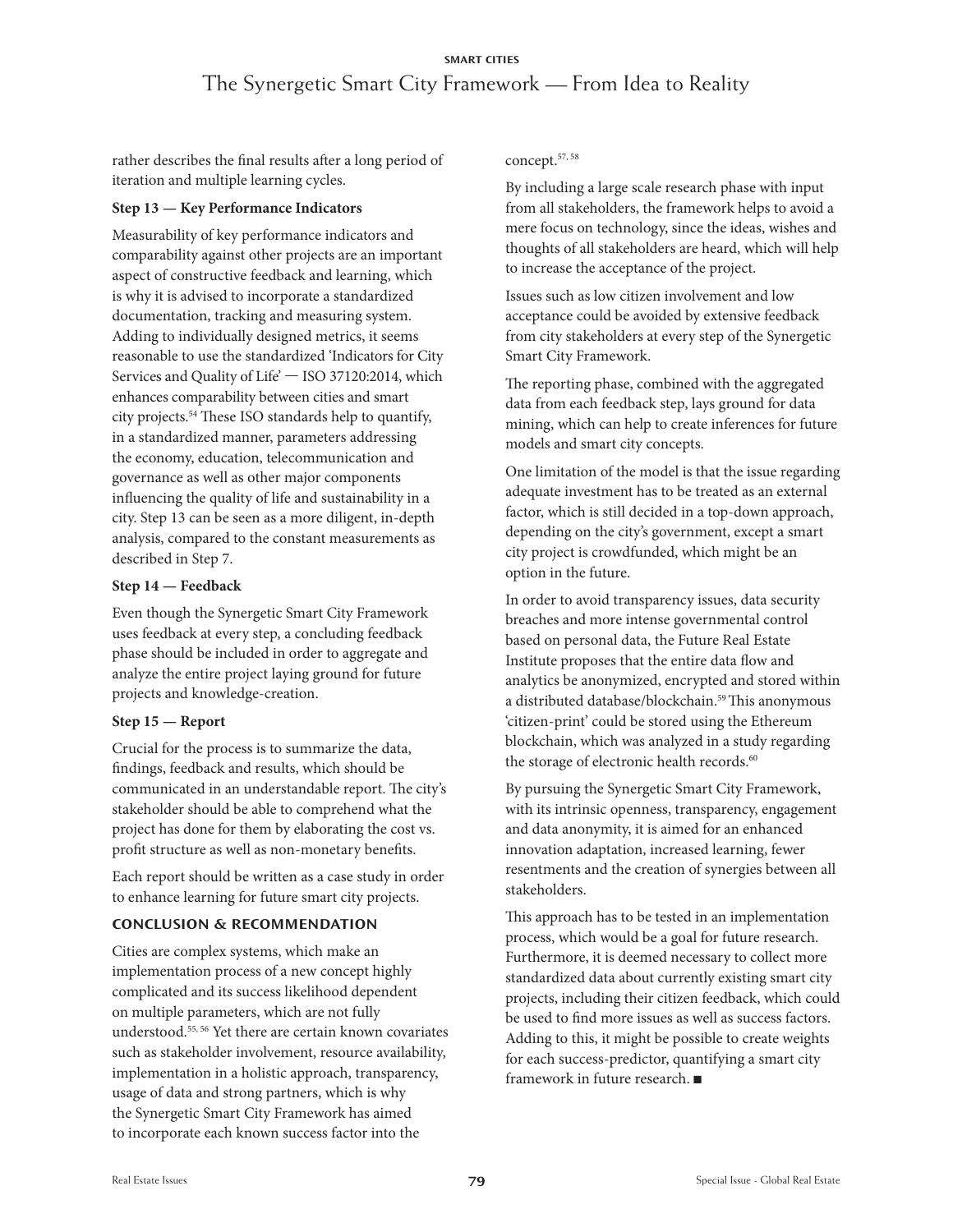#### **SMART CITIES**

# The Synergetic Smart City Framework - From Idea to Reality

#### **ENDNOTES**

- 1. Google (2016) Available at: *https://www.google.de/#q=smart+cities*  (Accessed: October 19, 2016).
- Healey, C. & Ramaswamy, S. (2011) "Visualizing Twitter Sentiment," Sentiment Viz, Available at: *https://www.csc.ncsu.edu/faculty/healey/ tweet\_viz/tweet\_app/* (Accessed: October 19, 2016).
- 3. Keyhole (2016) Available at: *http://keyhole.co/realtime/ETL8rB/ smartcities* (Accessed: October 19, 2016).
- 4. Hashtracking (2016) Available at: *https://www.hashtracking.com/ features/* (Accessed: October 19, 2016).
- 5. Google Scholar (2016) Available at: https://scholar.google.de/ scholar?as\_q=&as\_epq=smart+city*&as\_oq=&as\_eq=&as\_ occt=any&as\_sauthors=&as\_publication=&as\_ylo=&as\_ yhi=&btnG=&hl=en&as\_sdt=1%2C5* (Accessed: October 19, 2016.)
- 6. Ministry of Urban Development India (2015) Available at: *http:// smartcities.gov.in/ (*Accessed: October 20, 2016*).*
- 7. Yun, S. (2015) "A New City Prototype?: Songdo International City as an Airport City," Journal of Asian Architecture and Building Engineering, Vol. 14. No.3, pp. 549–556.
- 8. Ferrara, R. (2015) "The Smart City and the Green Economy in Europe: A Critical Approach," Energies, Vol. 8, No. 6, pp. 4724–4734.
- 9. Navigant Research (2016) Available at: *https://www.navigantresearch. com/research/smart-cities* (Accessed: October 20, 2016).
- 10. Anthopoulos, L. (2016) "Smart utopia VS smart reality: Learning by experience from 10 smart city cases," In Cities, Available at: *http:// www.sciencedirect.com/science/journal/aip/02642751* (Accessed: October 20, 2016).
- 11. International Telecommunication Union (2014) "Smart sustainable cities: An analysis of definitions," ITU-T Focus Group Technical Report. Available at: *https://www.itu.int/en/ITU-T/focusgroups/ssc/ Documents/Approved\_Deliverables/TR-Definitions.docx* (Accessed: October 12, 2016).
- 12. Ibid
- 13. Guo, B.; Zhang, D.; Yu, Z.; Liang, Y.; Wang, Z. & Zhou, X. (2012, From the "Internet of Things to Embedded Intelligenc" Available at: *http:// www.cs.wustl.edu/~jain/cse570-15/ftp/iot\_ml.pdf* (Accessed: October 2, 2016).
- 14. Chiavlo, D. & Bak, P. (1999) "Learning from mistakes," Neuroscience, Vol. 90, No. 4, pp. 1137–1148.
- 15. Lau, A. (2012) "Masdar City: A model of urban environmental sustainability," Social Science, Available at: *http://web.stanford.edu/ group/journal/cgi-bin/wordpress/wp-content/uploads/2012/09/Lau\_ SocSci\_2012.pdf* (Accessed: September 23, 2016).
- 16. Olesya, B. (2016) "The Valuable Citizens of Smart Cities: The Case of Songdo City," Graduate Journal of Social Science, Vol. 12, No. 2, pp. 17–36.
- 17. Sumedha, C.; Neetima, A. & Kumar, K. (2016) "Addressing big data challenges in smart cities: a systematic literature review," Info, Vol. 18, No. 4, pp. 73–90.
- 18. Jagadish, H.; Gherke, J.; Labrinidis, A.;Papakonstatinou, Y,; Patel, J.; Ramakrishnan, R. & Shahabi, C. (2014) "Big Data and Its Technical Challenges," Communications of the ACM, Vol. 57, No. 7, pp. 86–94.
- 19. Goes, P. (2014) "Big Data and IS Research," MIS Quarterly, Vol. 37, No. 3, pp. 3–8.
- 20. Supra
- van Zoonen, L. (2016) "Privacy concerns in smart cities," in Open and Smart Governments: Strategies, Tools, and Experiences, Government Information Quarterly, Vol. 33, No. 3., pp. 472–480.
- 22. Center for Cities (2014) "Smart Cities," Available at: *http://www. centreforcities.org/wp-content/uploads/2014/08/14-05-29-Smart-Citiesbriefing.pdf* (Accessed: September 23, 2016).
- 23. Ibid
- 24. Brown, T. (2008) Design Thinking, Harvard Business Review, Available at: *https://hbr.org/2008/06/design-thinking,* (Accessed: October 23, 2016).
- 25. Blank, S. (2013) "Why the Lean Start-Up Changes Everything," Harvard Business Review, pp. 65-72.
- 26. Ries, E. (2011) The Lean Startup. 1ed. London: Penguin.
- 27. Gibbons, S. (2016) "Design Thinking 101," Nielsen Norman Group, Available at: *https://www.nngroup.com/articles/design-thinking/*  (Accessed: October 15, 2016).
- 28. DSchool (2012) The Design Thinking Process, University of Stanford, Available at: *http://dschool.stanford.edu/redesigningtheater/the-designthinking-process/* (Accessed: October 15, 2016).
- 29. European Comission (2016) Available at: *http://ec.europa.eu/contracts\_ grants/contracts\_en.htm* (Accessed: October 22, 2016).
- 30. Johnson, B. & Onwuegbuzie, A. (2004) "Mixed Methods Research: A Research Paradigm Whose Time Has Come," Educational Researcher, Vol. 33, No. 7, pp. 14–26.
- 31. Zuiderwijk, A.; Janssen, M. & Dwivedi, Y. (2015) "Acceptance and use predictors of open data technologies: Drawing upon the unified theory of acceptance and use of technology," Government Information Quarterly, Vol. 32, No. 4, pp. 429–440.
- 32. Dunne, C. (2011) "The place of the literature review in grounded theory research," *International Journal of Social Research Methodology*, 14 (2), pp. 111–124.
- 33. Okoli, C. & Schabram, K. (2010) "A guide to conducting a systematic literature review of information systems research," Working Papers on Information Systems, 10 (26), pp. 1–49.
- 34. Coelho, F. (2011) "Scrapy, Google Scholar and MongoDB," Available at: *http://pyinsci.blogspot.de/2011/10/scrapy-google-scholar-andmongodb.html* (Accessed: October 18, 2016).
- 35. Moreno, A. & Redondo, T. (2016) "Text Analytics: The convergence of Big Data and Artificial Intelligence," *International Journal of Interactive Multimedia & Artificial Intelligence*, Vol. 3, No. 6, pp. 57–64.

#### 36. Supra

- 37. Shing-On, L. (2011) "A Comparison of Psychometric Properties and Normality in 4-,5-,6-, and 11-Point Likert Scales," *Journal of Social Service Research*, 37 (4), pp. 412–421.
- 38. City of Chicago Data Portal (2016) Available at: *https://data. cityofchicago.org/* (Accessed: October 25, 2016).
- 39. NYC Open Data (2016) Available at: *https://nycopendata.socrata.com/*  (Accessed: October 25, 2016).
- 40. Greco, M.; Grimaldi, M. & Cricelli, L. (2016) "An analysis of the open innovation effect on firm performance," European Management Journal, Vol. 34, No. 5, pp. 501–516.
- 41. World Council on City Data (2014) "ISO 37120:2014" Available at: *http://www.dataforcities.org/wccd/* (Accessed: August 5, 2016).
- 42. Hara, M.; Nagao, T.; Hannoe, S. & Nakamura, J. (2016) "New Key Performance Indicators for a Smart Sustainable City," Sustainability Vol. 8, No. 3, pp. 1–19.
- 43. Harms, J. (2016) Critical Success Factors for a Smart City Strategy, Proceedings of 25th Twente Student Conference on IT (July 1, 2016).
- 44. Specht, K; Zoll, F. & Siebert, R. (2016) "Application and evaluation of a participatory "open innovation" approach (ROIR): The case of introducing zero-acreage farming in Berlin," Landscape and Urban Planning, Vol. 151, pp. 45–54.
- 45. Supra
- Brady, D.; Lee, A.; Pearce, A.; Shintaku, N. & Guerlain, S. (2015) "Intelligent Cities: translating architectural models into a virtual gaming environment for event simulation," Proceedings of Systems and Information Engineering Design Symposium (April 24-25, 2015)  $=$  IEEE.
- 47. Supra
- 48. Mazon, J.; Lloret, E.; Gomez, E.; Aguilar, A.; Mingot, I.; Perez, E. & Quereda, L. (2014) Reusing open data for learning database design, Proceedings of 2014 International Symposium on Computers in Education (November 12-14, 2014) — IEEE.
- 49. Thomas, V.; Wang, D.; Mullagh, L. & Dunn, N. (2016) Where's Wally? In Search of Citizen Perspectives on the Smart City, Sustainability, Vol 8, No. 3, pp. 1–13.